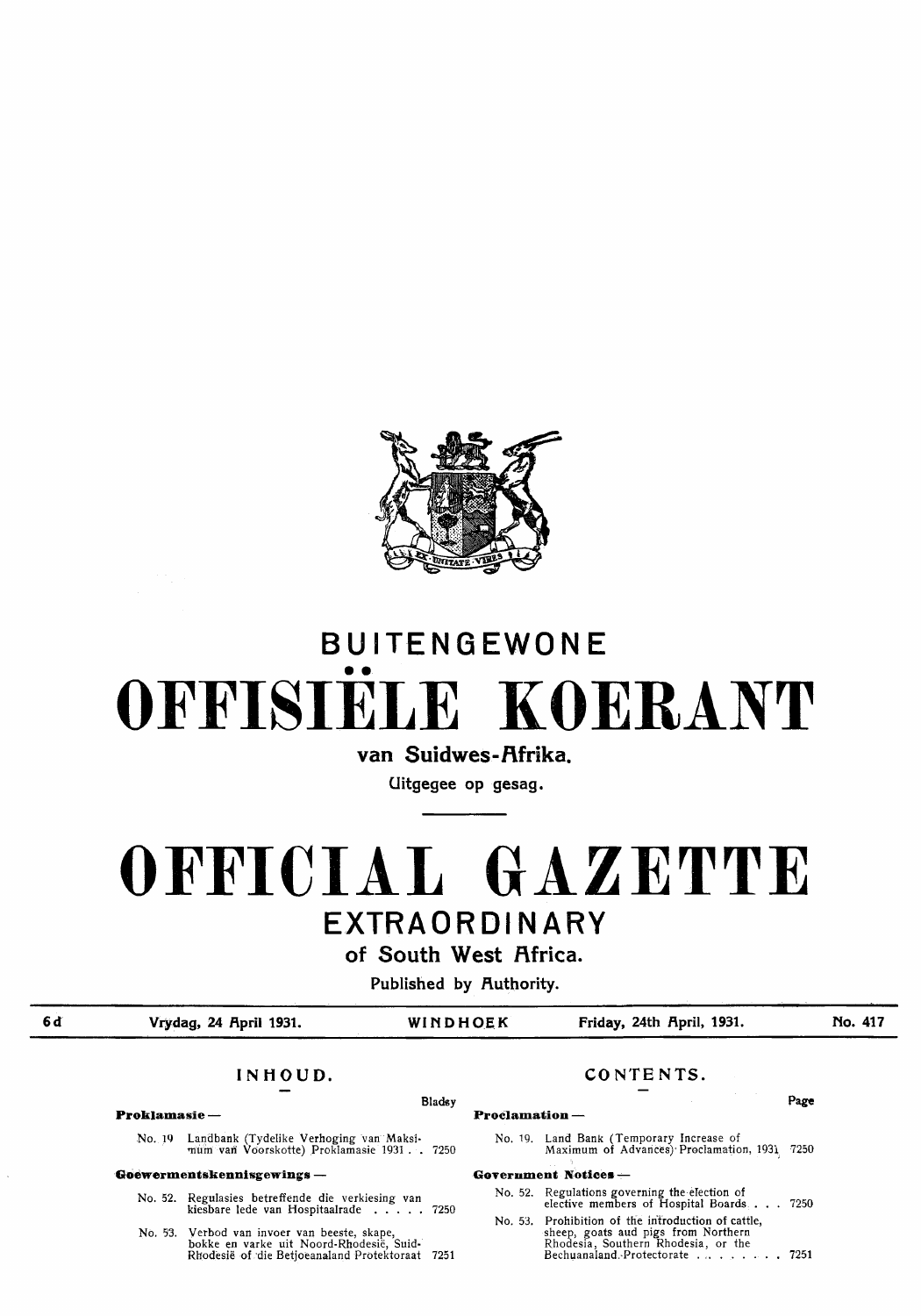### DEUR SY EOELE ALBERTUS JOHANNES WERTH, **AOMINISTRATEUR VAN SUIDWES-AFRIKA.**

No. 19 van 1931.]

NADEMAAL dit wenslik is om, as 'n tydelike maatreel, die Land- en Landboubank van Suidwes-Afrika te magtig om voorskotte te gee vir die aankoop van aanteelvee groter as daardie Bank onder die bestaande wet gemagtig is om te gee;

SO IS DIT dat ek, op grond van en kragtens die bevoegdheid my verleen, hierby proklameer, verklaar en be-<br>kend maak as volg:—

Tydelike verhoging<br>van maksimum van<br>totale bedrag van voorskotte, wat<br>wettig aan enige<br>enkele boer gegee **mag** word.

Toepassing van<br>Proklamasie.

Tietel.

1. (1) Onderhewig aan die be palings van artiekel *drie*  worct die maksimum van die totale bedrag van voorskotte, wat wettig aan enige boer gegee mag word, soos bepaal by onderartiekel (3) van artiekel *twee-en-twintig* van "De Landbank Wet 1912" (Wet No. 18 van 1912) van die Parlement<br>van die Unie van Suid-Afrika, sops toegepas op Suidwes-<br>Afrika en vir daardie doel gewysig by artiekel *vyf* van "De Landbank Wijzigings Proklamatie 1922'' (Proklamasie No-:10<br>van 1922) hierby verhoog van drieduisend pond tot drieduisend vyfhonderd pond.

(2) Geen voorskot mag aan enige persoon gegee word nie, wat die uitwerking sou hê om die gesamentlike bedrag van die voorskotte aan daardie persoon gegee tot. 'n som wat drieduisend pond tebogaan te verhoog, behalwe onder die voorwaarde dat die bedrag van sodanige teveel bestee wo*r*d<br>aan die aankoop van aanteelvee.

(3) Die be palings van onderartiekels (5 ), (6) en (7) van artiekel *sewe* van "De Landbank Proklamatie Wijzigings Proklamatie 1927" (Proklamasie No. 1 van 1927) het *mutatis mutandis* toepassing op enige voorskot gegee kragtens die bepalings van hierdie artiekel vir die aankoop van aanteel-<br>vee en op die vee met enige sodanige voorskot gekoop.

Tydelike verhoging<br>van maksimum van<br>totale bedrag van<br>voorskotte wat<br>wettig aan enige enkele boer krag-<br>tens artiekel sewe van Proklamasie No. **<sup>1</sup>**van 1927 gegee mag word. 2. (1) Onderhewig aan die bepalings van artiekel *drie*  word die maksimum van die totale bedrag van voorskotte wat wettig aan enige enkele boer vir die aankoop van aanteelvee, soos bepaal by onderartiekel (2) van artiekel *sewe* van "De Landbank" Proklainatie Wijzigings Proklamatie 1927 (Proklamasie No. 1 van 1927), gegee mag word hierby\_ ver- hoog van tweehonderd en vyftig pond tot vyfhonderd pond.

> (2) Onderhewig aan die bepalings van artiekel *drie,.* en nieteenstaande enige be paling vervat in onderartiekels (3) en (4) van artiekel *sewe* van die voormeide "Landbank Proklamatie Wijzigings Proklamatie 1927" is die rentekoers op enige sodanige voorskot ses persent per jaar, en is die tydperk binne welke die . voorskot met rente terugbetaal moet word tien jare

3. Die bepalings van- hierdie Proklamasie is net van toepassing op voorskotte wat gegee is ingevolge applikasies ingedien by die Bestuurder van die Bank op of voor die een-en- dertigste dag van Maart 1932.

4. Hierdie Proklamasie kan aangehaal word as die Landbank (Tydelike Verhoging van Maksimum van Voorskotte) Proklamasie 1931.

#### GOD BEHOEDE DIE KONING.

Gegee onder my handtekening en seël te Windhoek op hierdie twintigste dag van April 1931.

**A.** J. WERTH, *Administrateur.* 

#### **PROCLAMATION**

#### BY HIS HONOUR ALBERTUS JOHANNES WERTH, AD-MINISTRATOR OF SOUTH WEST AFRICA.

No. 19 of 1931.]

WHEREAS it is expedient, as a temporary measure, to authorise the Land and Agricultural E3ank of South West Africa to make advances for the purchase of breeding stock larger than under the existing law that Bank is authorised to make;

NOW THEREFORE, under and by virtue of the powers in me vested, I do hereby proclaim, declare and make known<br>as follows:—

1. (1) Subject to the prov1s10ns of section *three,* the maximum of the total amount of advances which may be lawfully made to any one farmer, as fixed by sub-section (3) ot section *twenty-two* of the Land Bank Act, 1912  $($ Act No. 18 of 1912), of the Parliament of the Union of South Africa, as applied to South West Africa, and modified for the purpose, by section *five* of the Land Bank Amendment Proclamation, 1922 (Proclamation No. 10 of 1922), is hereby increased from three thousand pounds to three thousand five hundred pounds.

(2) No advance shall be made to any person which would have the effect of increasing the aggregate amount of the advances made to that person to a sum exceeding three thousand pounds except upon the condition that the amount of such excess shall be devoted to the purchase of breeding stock.

(3) The provisions of sub-sections  $(5)$ ,  $(6)$  and  $(7)$  of section *seven* of the Land Bank Proclamation Amendment Proclamation, 1927 (Proclamation No. 1 of 1927), shall, *mutatis mutandis,* apply to any advance made under the provisions of this section for the purchase of breeding stock and to the stock purchased with any such advance.

2. (1) Subject to the provisions of section *three,* the maximum of the total amount of advances which may law-<br>fully be made to any one farmer for the purchase of breeding stock as fixed by sub-section (2) of section *saven* of the Land Bank Proclamation Amendment Proclamation, 1927 (Proclamation No. 1 of 1927), is hereby increased from two hundred and fifty pounds to five hundred pounds.

Temporary increase<br>
of maximum of<br>
total amount of<br>
lawfully be made<br>
to any one farmer<br>
under section *seven*<br>
of Proclamation<br>
No. 1 of 1927.

I emporary increase<br>of maximum of<br>total amount of<br>advances that may<br>lawfully be made<br>to any one-farmer.

(2) Subject to the provisions of section *three,* and notwithstanding anything contained in sub-sections (3) and (4) of section *seven* of the said Land Bank Proclamation Amendment Proclamation, 1927, tne rate of interest upon any such advance shall be *six per cent per annum*, and the period within which the advance with interest shall be repaid shall be ten years.

3. The provisions of this Proclamation shall apply only Application of to advances made on applications lodged with the Manager Proclamation. of the Bank on or before the thirty-first day of March, 1Q32.

4. This Proclamation may be cited as the Land Bank Title. (Temporary Increase of Maximum of Advances) Proclamation, 1931.

#### GOO SAVE THE KING.

Given under my hand and seal at Windhoek this Twentieth day of April, 1931.

**A. J. WERTH,**  *Administrator.* 

## **Ooewermentskennisgewings.**

Die volgende .Goewermentskennisgewings word vir al**gemenc iaformasie** . **gepubliseer.** 

H. **P. SMIT,**  *Sekretaris vir Suidwes-Afrik4.* 

**Administrateurskantoor, Windhoek.** 

No. 52.]

[ 21 April 1931.

Dit het die Administrateur behaag om, uit hoofde van **en** kragtens die bevoegdneid horn verleen by artiekel *agt-ensestig* van die Ordonnansie op Hospitale en Liefdadigheidsinrigtings 1930 (Ordonnansie No. 16 van 1930) die volgende regulasies vas te stel:-

## **Government Notices.**

The following Government Notices are published for general information.

**H. P. SMIT,**  *Secretary for South West Africa.* 

**Administrator's Office, Windhoek.** 

No. 52.]

[21st April, 1931.

The Administrator has been pleased under and by virtue of the powers in him vested by section *s[xty-eight* of the Hospitals and Charitable Institutions Ordinance, 1930 (Ordi-<br>nance No. 16 of 1930), to make the following regulations:---